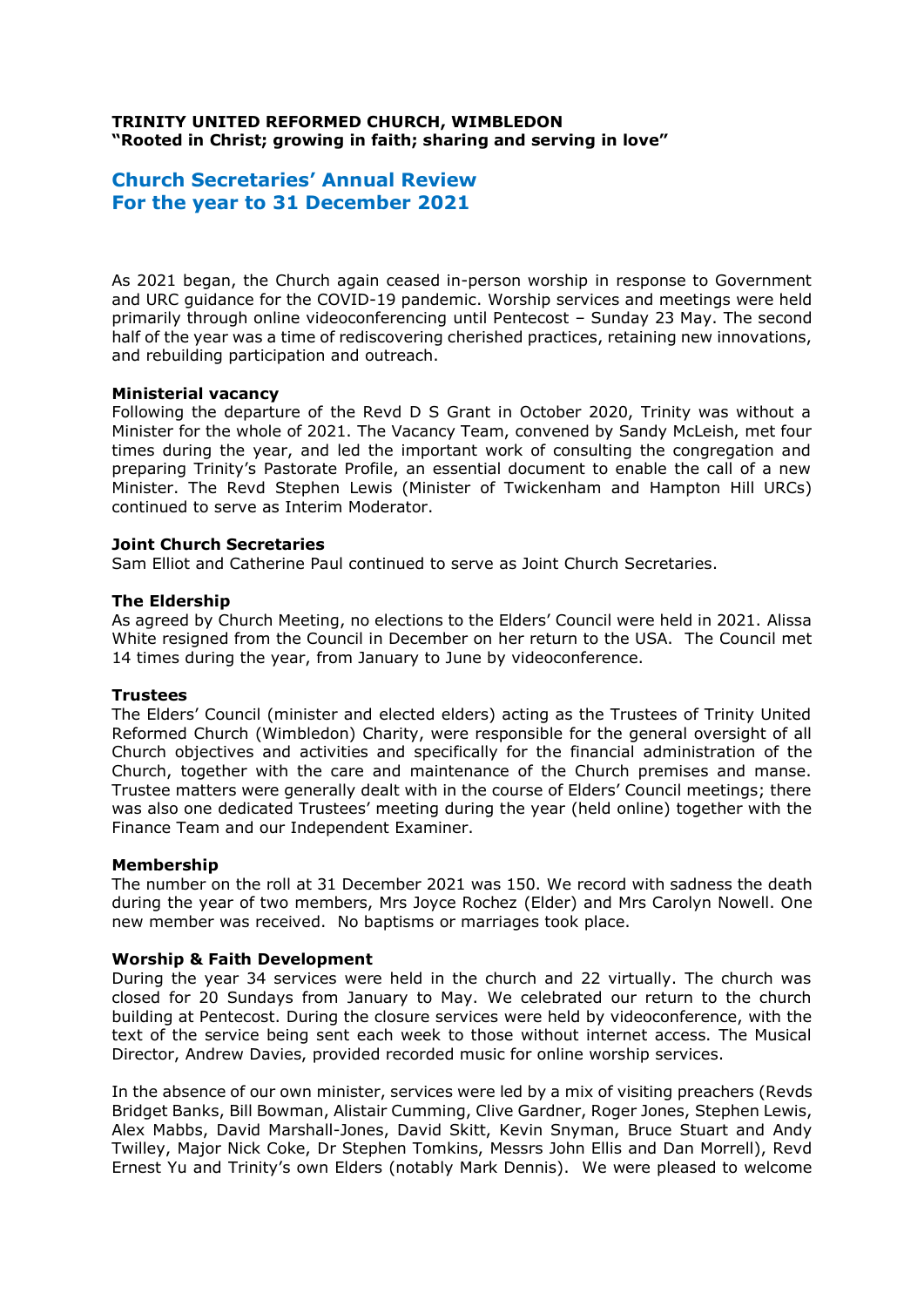the URC General Secretary, Revd Dr John Bradbury, and both Moderators of General Assembly, Revd Clare Downing and Mr Peter Pay to lead worship during the year.

The Southern Synod's Training and Development Officer, Revd Andy Twilley, provided additional training in leading worship to Elders. Katrina Clifford continued to train as a Synod Accredited Lay Preacher, and successfully passed her assessment in late 2021.

The Queens Road House Group resumed meeting online to provide Bible study and mutual support. A selection of Lent resources was recommended, and an Advent Bible Study Course on the Gospel of Mark took place online.

At Christmas we were able to restore festive traditions such as the Children's Nativity play (with a small exhibition of Christmas cribs this year), Carols and Readings by Candlelight, a Christingle service, midnight Communion on Christmas Eve, and a Christmas Day celebration service.

# **Church Meetings**

Four Church Meetings were held in 2021, with online meetings in January, March and May, and our first in-person meeting since February 2020 taking place in November.

# **Congregational Survey**

A survey of the congregation was conducted in May to help inform the Pastorate Profile and establish the views and needs of members following the COVID-19 pandemic. This not only helped shape the job description and person specification for a prospective minister, but also encouraged us to place a new focus on whole life discipleship in our worship and wider church life.

#### **Children's & Youth Work**

Junior Church returned to meeting in person from May 2021. Film Club resumed its Friday night meetings. Messy Church continued online with an Easter session in March themed around New Life.

#### **Property matters**

A reconstituted Property Team was formed under the leadership of Dodie Khurshid. Repairs to the two flèche spires were finished in the first part of the year. The design, construction and planting of a new garden at the rear of the Church was completed in May. The Old Hall floor was replaced during the Summer. A quinquennial property survey was undertaken and issues identified addressed.

#### **Communications**

Communication continued to be essential while the congregation was unable to meet, using the church website, Facebook and Twitter accounts, and regular update emails to those who have subscribed. In addition, palm crosses, Easter and Christmas cards were sent to all members and delivered to some of our neighbours, and "'we've missed you" cards were sent to those who had not yet returned to worship. Trinity News was published throughout the year.

#### **Outreach & Witness**

Trinity volunteers supported the Merton Winter Night Shelter project in a different way this year due to the pandemic, assisting a smaller number of guests at self-contained accommodation, rather than hosting the usual larger number at the Mansel Road Centre. Fundraising efforts focussed on the URC's Commitment for Life, Christian Aid week, and Trinity's annual Gift Day. The work of Merton's Faith in Action for the homeless and the Wimbledon Foodbank were both supported by the church, with our harvest donations being sent to the Foodbank once again. The Sunday morning Fairtrade stall, run for many years by Cynthia Betts, was relaunched by Elizabeth Scharinger.